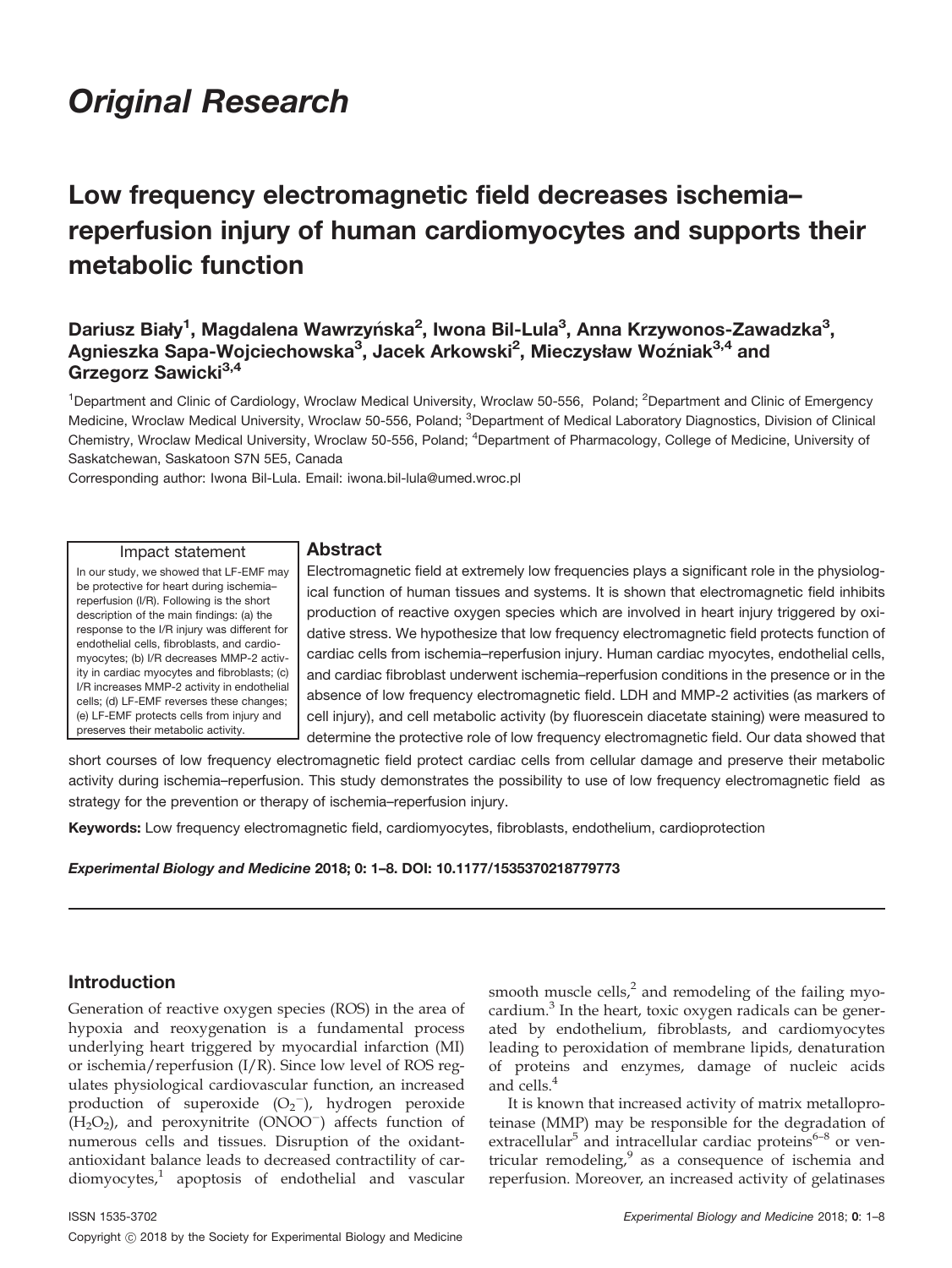in arteries plays a role in arterial tissue remodeling after injury due to activation of vascular smooth muscle and neointima formation.<sup>10</sup> Because of the role of MMPs in pathological processes, MMP-2 and MMP-9 are considered as a good markers of cell injury. This is why numerous preventive and therapeutic strategies targeting MMPs were undertaken to restrain remodeling.<sup>11-13</sup>

Cardiac muscle is composed of several types of cells which play different roles in the heart contractile function. This is why several distinct mechanisms of heart injury should be targeted to prevent heart contractility. Besides, since MMP implicated in the disease process are also essential for physiological functions, $14$  an inhibition of broad spectrum of MMP with nonselective pharmacological inhibitors may be a source of adverse side-effects.

Taking into account that ROS is one of the most emphasized factors of cells' injury during the lack of oxygen supply or following reoxygenation, magnetotherapy has been considered in a term of prevention. Low frequency electromagnetic field (LF-EMF) has been indicated as a regulator of biological functions including reduction/ induction of inflammatory process,<sup>15,16</sup> regulation of cell differentiation,<sup>15,17</sup> and gene expression.<sup>17</sup> We previously showed that LF-EMF protects mechanical function of hearts subjected to ischemia and reperfusion.<sup>18</sup> We also showed that LF-EMF reduced heart injury by maintaining the integrity of the endothelium.<sup>18</sup>

In the current study, an influence of short-term exposure of main cardiac muscle cells undergoing in vitro chemical ischemia and reperfusion  $(I/R)$  to LF-EMF was tested. The main aim was to find the contribution of each cells type in the mechanism of heart injury. We also hypothesized that electromagnetic field protects the metabolic function of different types of heart cells; hence, it may be used as a therapeutic agent in the prevention or treatment of heart injury during ischemia and reperfusion.

## Materials and methods

## Cell culturing

The primary cells of human cardiac myocytes (HCM, cat. no. 6200), human aortic endothelial cells (HAECs, cat. no. 6100), and human cardiac fibroblasts (HCFs, cat. no. 6300), all from ScienCell Research Laboratories (Carlsbad, CA, USA) were cultured in Dulbecco's Modified Eagle's Medium containing: cardiac myocyte growth supplement (cat. no. SC6252), endothelial cell growth supplement (cat. no. SC1052) or fibroblast growth supplement-2 (cat. no. SC2382), respectively, supplemented with 5% of fetal bovine serum, 100 U/mL of penicillin, 100  $\mu$ g/mL of streptomycin (all from Sigma-Aldrich, St. Louis, MO, USA). Each cell line was cultured at  $37^{\circ}$ C in a water-saturated,  $5\%$  $CO<sub>2</sub>$  atmosphere. Cells were passaged at 80% confluence by harvesting with 0.25% trypsin-EDTA (Sigma-Aldrich).

### Protocol for in vitro chemical ischemia and reperfusion

HCM, HAECs, and HCFs underwent in vitro chemical ischemia–reperfusion in flat petri dishes  $35 \times 10$  mm (Greiner, Kremsmünster, Austria). In brief, cells were submitted to 9 min in vitro chemical ischemia (I) and 20 min aerobic reperfusion (R) after 15 min of aerobic stabilization. Cells were subjected to aerobic stabilization, and reperfusion in HEPES buffer (5.5 mmol/L HEPES, 63.7 mmol/L CaCl<sub>2</sub>, 5 mmol/L KCl, 2.1 mmol/L MgCl<sub>2</sub> 5.5 mmol/L glucose, 10 mmol/L taurine) containing additional  $55 \mu$ mol/L CaCl<sub>2</sub> and 0.75 mg/mL BSA and ischemia was obtained with chemical ischemia buffer consisting of HEPES buffer containing 4.4 mmol/L 2-deoxyglucose and 4.0 mmol/L sodium cyanide (an inhibitor of electron transport chain). The optimal duration of in vitro chemical ischemia, 9 min, was established in preliminary study on cardiomyocytes and confirmed in endothelial cells and fibroblasts (data not shown). After 15 min of aerobic conditions, the cells were centrifuged (1 min  $1500 \times g$ ) and the pellet was resuspended in the chemical ischemia buffer for 9 min. Then the buffer was removed (centrifugation 1 min  $1500 \times g$ ) and the cells pellet was resuspended in the fresh portion of HEPES buffer containing additional 55 µmol/L  $CaCl<sub>2</sub>$  and 0.75 mg/mL BSA. After reperfusion (R), the cells were centrifuged at  $1500 \times g$  for 5 min and the cells pellet was homogenized before further analysis. The aerobic control group was exposed to atmospheric conditions for 44 min, and the chemical ischemia group with LF-EMF underwent the same experimental protocol but with the presence of LF-EMF during incubation steps (please see the protocol shown in Figure 1(a).

LF-EMF was generated by a flat applicator (FA) connected to a Viofor JPS control unit (Classic, Med & Life, Komorów, Poland) with the frequency 50-60 Hz and maximum application current at the intensity of 12 when magnetostimulation was 2A. The distance from the inducing FA to the cells in the flat petri dishes (Greiner, Kremsmünster, Austria) placed centrally on the applicator (d) was 0 mm, hence the estimated value of the electromagnetic induction (B) in the relation to the distance was  $100\%$  (4560  $\mu$ T) (induction at value "12") (Figure 1(b)). Viofor JPS control unit with connected FA generates an impulse magnetic field consisting of two types of impulses, which in the rising part have linear acceleration lines with varying inclination. The impulses are grouped hierarchically and form a spectrum with the following characteristic frequencies: basic pulses in packets: 180–195 Hz, packets-12.5–29 Hz, groups of 2.8–7.6 Hz, series: 0.08–0.3 Hz (Figure 1(c)). This signal forms a multi-peak frequency spectrum from 0.08 Hz to 195 Hz and harmonics.

### Cells homogenization

After 44 min of the experimental protocol, cells were degraded by three cycles of freezing (in liquid nitrogen) and thawing (at  $37^{\circ}$ C) and homogenized mechanically (three times for 10 s) on ice in 50 mmol/L Tris-HCl (pH 7.4), containing 3.1 mmol/L sucrose, 1 mmol/L DTT,  $10 \mu g/mL$  leupeptin,  $10 \mu g/mL$  soybean trypsin inhibitor,  $2 \mu g/mL$  aprotinin, and 0.1% Triton X-100. Homogenates were centrifuged at  $10,000 \times g$ , for 5 min at 4°C, and the supernatant was immediately transferred into a fresh tube and stored at  $-80^{\circ}$ C for further biochemical analysis.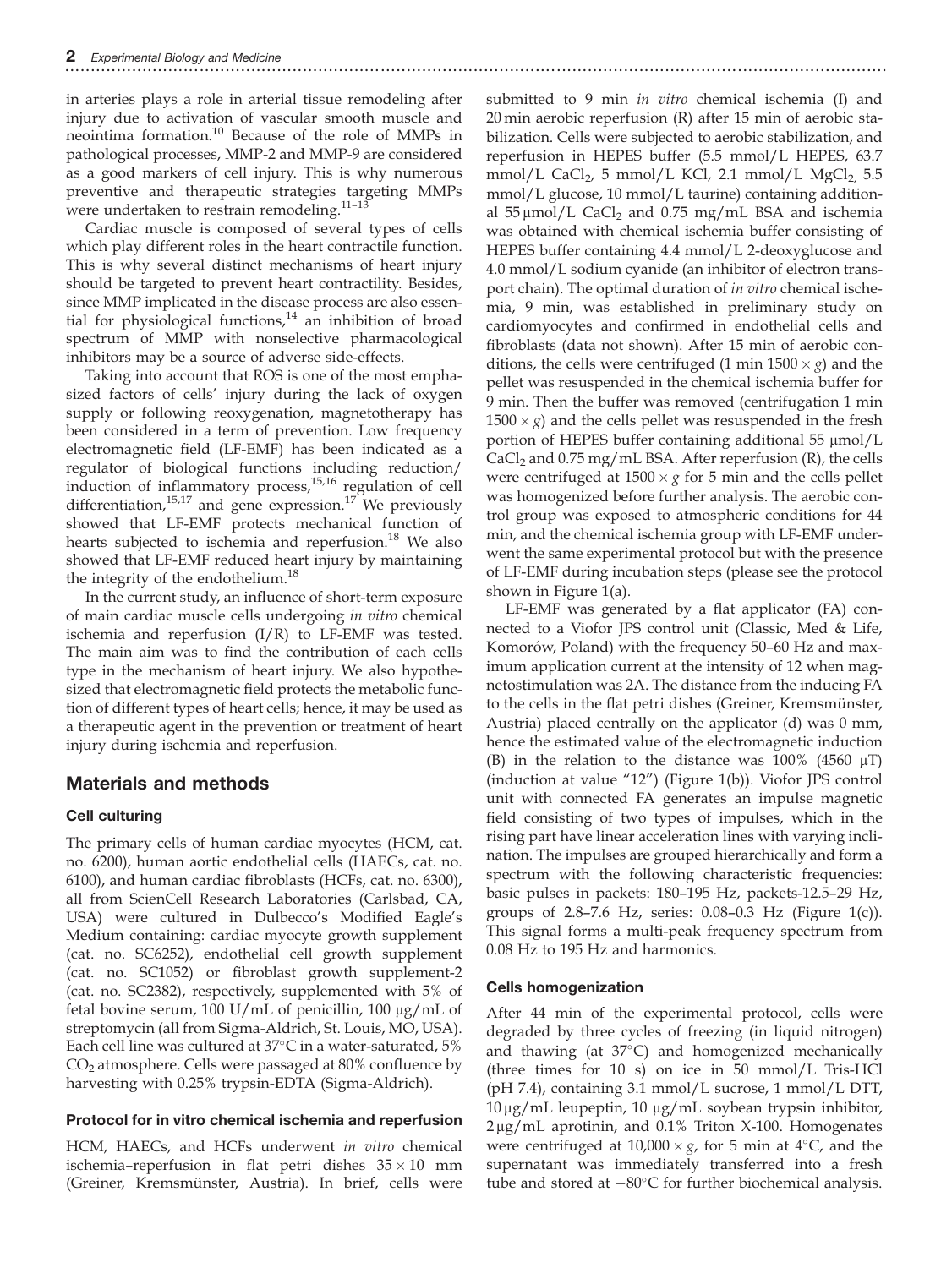

Figure 1. Experimental protocol for in vitro chemical ischemia and aerobic control with or without LF-EMF (a). Diagram showing the estimated values of electromagnetic field (B) in dependence form the distance (d) between the applicator head and the sample (b). The distance from the inducing flat applicator to the cells (d) was 0 mm, hence the estimated value of the electromagnetic field (B) induction was 100%. The structure of magnetostimulation signal in Viofor JPS system (c). Isolated cells were subjected to LF-EMF for all time of experiment. LF-EMF: low frequency electromagnetic field.

#### Determination of intracellular MMP-2 activity

MMP-2 activity was assessed by gelatin zymography, previously described by Heussen and Dowdle,<sup>19</sup> with modifications. Prior to electrophoresis, protein content in homogenates was analyzed using Bradford Protein Assay (Bio-Rad Laboratories, Munich, Germany) and bovine serum albumin (heat shock fraction,  $\geq$ 98%, Sigma-Aldrich) was used as a protein standard.

Briefly, supernatants of cells homogenates were adjusted to contain the same protein concentration with distilled water and mixed with a proper amount of  $4\times$  Laemmli Sample Buffer (Bio-Rad Laboratories, Hercules, CA, USA). Samples containing 20 µg of protein were loaded in each lane of 8% polyacrylamide gel copolymerized with gelatin (2 mg/mL) and 0.1% SDS (denaturing but nonreducing conditions). After electrophoresis, gels were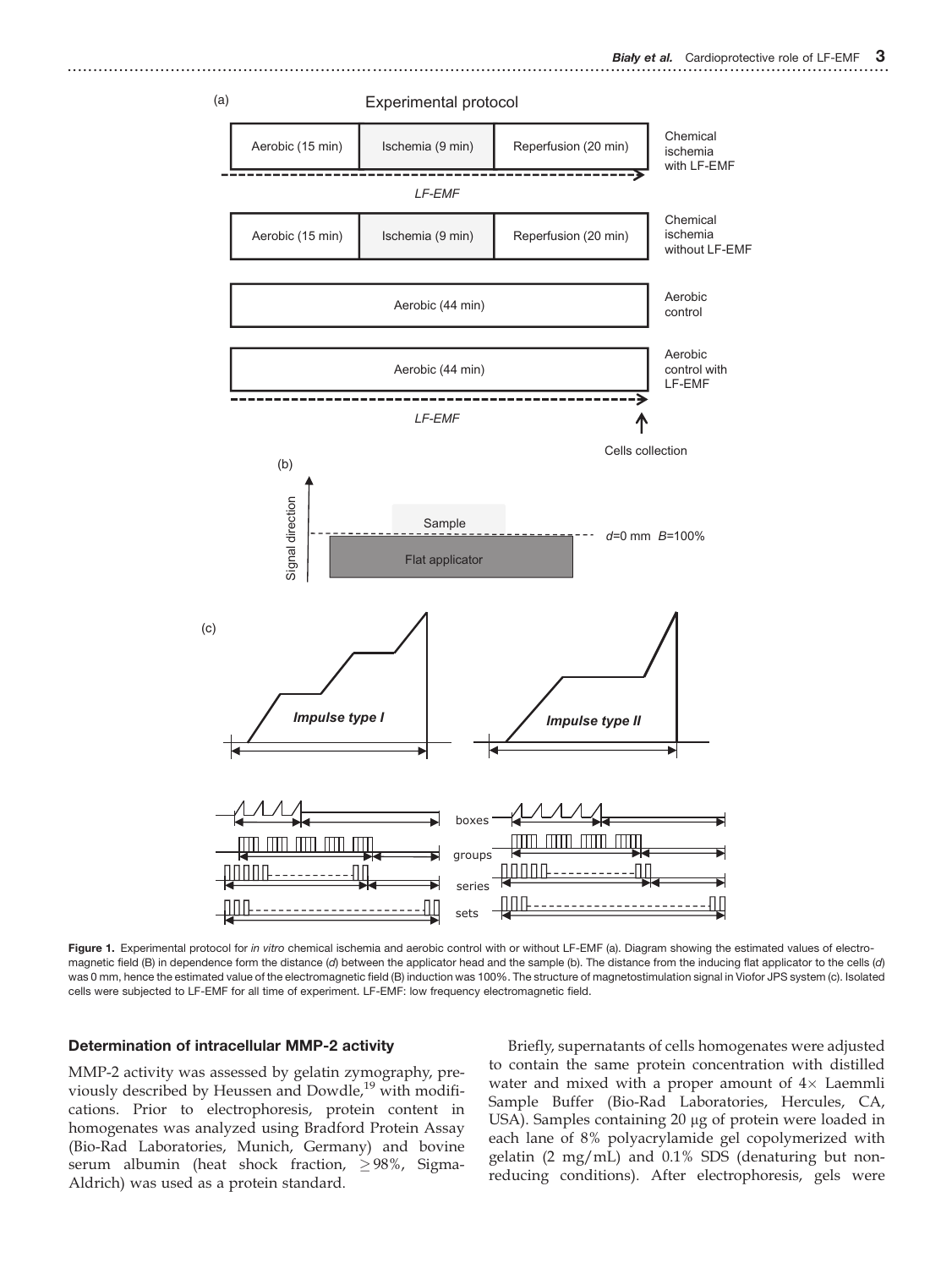washed in 2.5% Triton X-100 ( $3 \times 20$  min). Subsequently, gels were placed in the incubation buffer (50 mmol/L Tris-HCl pH 7.5;  $5$ mmol/L CaCl<sub>2</sub>;  $200$ mmol/L NaCl; 0.05% NaN<sub>3</sub>) and incubated at  $37^{\circ}$ C for 18 h. After incubation, gels were stained with the staining solution (0.5% Coomassie Brilliant Blue R-250; 30% methanol; 10% acetic acid) for 2 h and destained with the destaining solution (30% methanol; 10% acetic acid) until bands were clearly visible. The activity of MMP-2 was visualized as bright bands against a dark background. Gels were scanned using GS-800 Calibrated Densitometer (model PowerLook 2100 XL-USB) with Quantity One v. 4.6.9 software (Bio-Rad Laboratories) and the relative MMP activity was determined and expressed in arbitrary units (AUs) as activity per microgram of total protein in a sample.

#### Assessment of LDH activity

Lactate dehydrogenase activity assay kit (Sigma-Aldrich) was used to determine the activity of LDH in tested cells, following the manufacturer's instructions. Briefly, lactate dehydrogenase interconverts pyruvate and lactate with the reduction of NAD to NADH, which is detected with a colorimetric assay at 450 nm. Lactate dehydrogenase served as a marker of cell damage.

#### Determination of metabolic activity of human cardiomyocytes, endothelial cells, and fibroblasts

Fluorescein diacetate (FDA) was used to estimate the metabolic activity of cells subjected to in vitro chemical ischemia and reperfusion. FDA is accumulated in cells if they are not injured and if appropriate esterases are present in an active form. The damage of cell membrane or enzymatic apparatus leads to a rapid diffusion of esterified fluorescein from cell to liquid medium, not allowing cell visualization. To determine the metabolic activity of cells, the simultaneous double-staining procedure with FDA (Sigma-Aldrich) and DAPI (4′,6-diamidino-2-phenylindole, Sigma-Aldrich) was used. Briefly, the cells were cultured on to 80% confluence, washed three times with PBS and stained with 1  $\mu$ mol/L FDA for 15 min, 37°C in a dark and humid chamber. DAPI was used to stain cells' nuclei. Nikon Eclipse E600 fluorescence microscope (Nikon, Tokyo, Minato, Japan) was used to estimate the bright green fluorescent metabolically active cells.

#### Statistical analysis

Data were extrapolated from six separate experiments. Analysis was based on Statistica software v. 12 (Statsoft Polska, Warsaw, Poland). The test for comparison of two means (normal distribution) or Mann–Whitney test was used in this study as appropriate.  $P < 0.05$  indicated statistical significance. Data are presented as the mean  $\pm$  S.E.M.

## **Results**

### Effect of LF-EMF on cell injury

In order to determine the effect of I/R and LF-EMF on severity of cell damage, the intracellular activity of LDH was measured. Results showed that endothelial cells and fibroblasts were affected by I/R, whereas myocytes were not (Figure 2).

The activity of LDH in endothelial cells and fibroblasts subjected to 9 min in vitro chemical ischemia and 20 min of reperfusion was significantly lower than in aerobic control (Figure 2(b) and (c)). Exposure of these cells to LF-EMF during I/R reduced the damage of endothelial cells (Figure 2(b)), but not fibroblasts (Figure 2(c)). In contrary, LF-EMF application led to further damage of cardiomyocytes subjected to I/R (Figure 2(a)).

#### Effect of LF-EMF on MMP-2 activity in cardiac cells subjected to I/R injury

Cardiac myocytes, endothelial cells, and fibroblasts were subjected to I/R in the presence or absence of LF-EMF.



Figure 2. Effect of LF-EMF on injury of myocytes (a), endothelial cells (b), and fibroblasts (c) by measurement of LDH in cells homogenates.  $n = 6$  per group;  $*P$  < 0.5 vs. Aero;  ${}^{#}P$  < 0.5 vs. I/R. I/R: in vitro chemical ischemia-reoxygenation; LF-EMF: low frequency electromagnetic field; mU/mL: milli international enzyme activity unit per milliliter.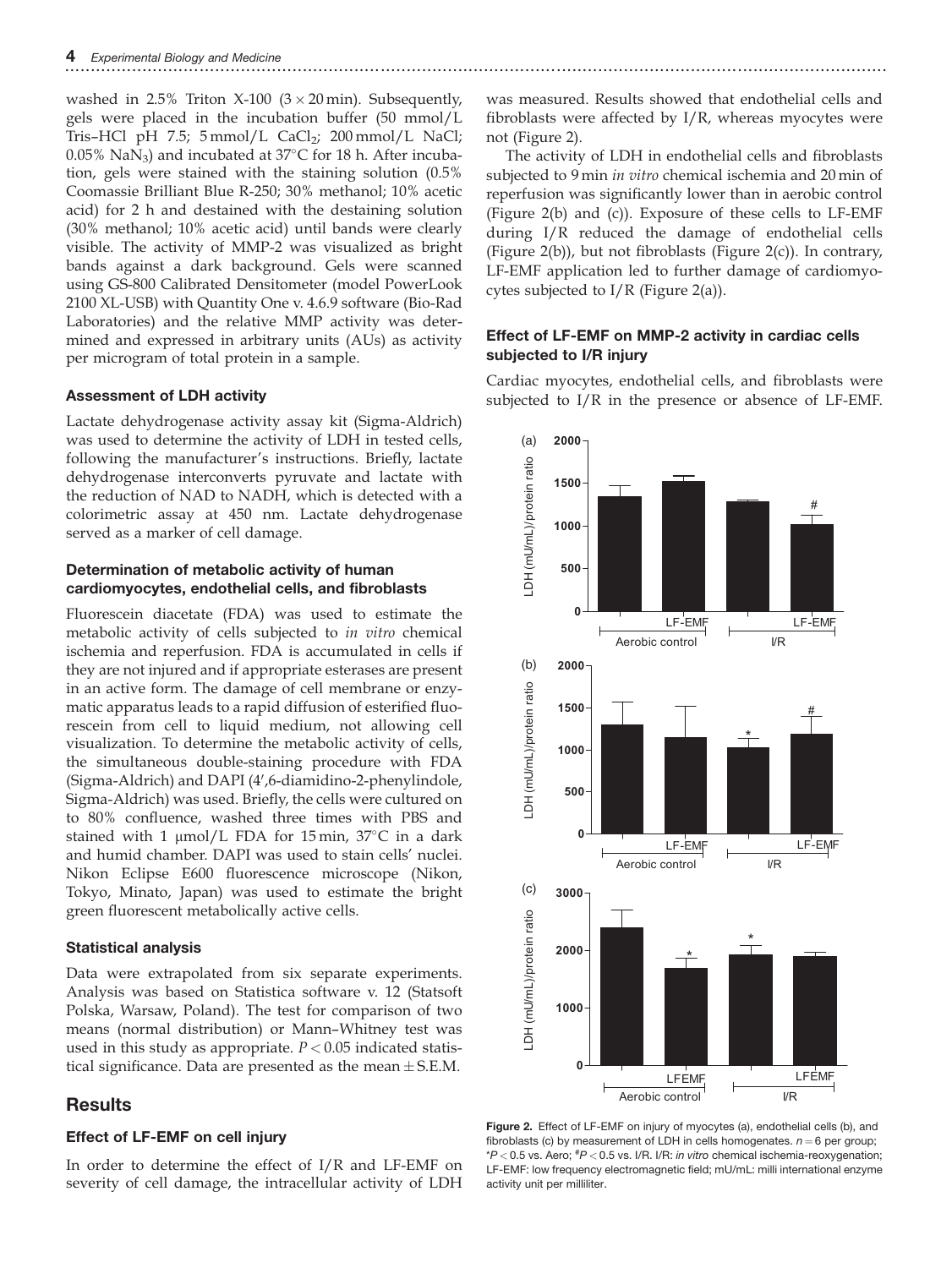I/R led to a significant decrease of MMP-2 activity in myocytes (more than 30%) and fibroblasts (more than 40%) in comparison to cells undergoing aerobic conditions (Figure 3(a) and (c)). In contrast, the activity of endothelial MMP-2 was increased approximately by 20% (Figure 3(b)). Level of MMP-2 activity in cells exposed to LF-EMF was similar to aerobic control level (Figure 3).

#### Effect of LF-EMF on metabolic activity of cardiac cells subjected to I/R injury

I/R led to decreased metabolic activity in cardiac myocytes, endothelial cells, and fibroblasts (Figure 4(a) to (l)). Exposure to LF-EMF protected metabolic activity of cells in comparison to highly reduced metabolic activity of cardiac cells subjected to  $I/R$  without LF-EMF (Figure 4(a) to (l)).

### **Discussion**

Naturally occurring LF-EMF in the range of extremely low frequencies (ELFs;  $8-60$  Hz)<sup>20,21</sup> is normally involved in the interactions and physiological function of the nervous system, bones, heart tissue, and skeletal muscles.15,22,23 In this study, we used a signal which forms a multi-peak frequency spectrum with maximum of 195 Hz, which allows to classify it into low frequency EMF. There are several studies reporting contradictory observations regarding the relationship between LF-EMF and physiological as well as pathological processes. Raggi et  $al.^{24}$  showed a significant reduction of blood malondialdehyde levels, which is a free radical marker, following LF-EMF exposure. Ma et al.<sup>25</sup> demonstrated acute exposure to LF-EMF protects isolated cardiomyocytes from I/R induced cell death by mediating ROS production and maintaining the NO/ONOO balance. For this reason, we hypothesized that cardiac cells exposure to LF-EMFs can have beneficial effects and important cardioprotective actions. Continuing the hypothesis that electromagnetic field may be used as a therapeutic agent<sup>26,27</sup> and following the study of Ma et al.,<sup>25</sup> who demonstrated the inhibition of ROS generation by LF-EMF, we showed the cardioprotective role of LF-EMF in ex vivo model of cardiac  $I/R$ .<sup>18</sup> Cardiomyocytes are highly specialized, high-oxygen-requiring cells with large number of mitochondria. They occupy nearly 75% of the cardiac mass, but make only about one-third of the total cell number in the heart. The remaining cells in heart tissue are fibroblasts, endothelial cells, smooth muscle cells, epicardium cells, and others.<sup>28</sup> It is widely accepted that endothelial–fibroblast–cardiac myocyte interactions play a key role in regulation of heart function, even if the precise mechanisms of this interactions have not been completely understood.29,30 Capillaries are located next to cardiomyocytes and the crosstalk between myocytes and endothelial cells is involved in cardiac development, maturation, and function.<sup>31</sup> In this study, we showed in the  $I/R$  model that LF-EMF protects the metabolic function of main types of cells forming the structure of heart muscle, suggesting the potential use of LF-EMF as strategy for the prevention or therapy of I/R injury. The controversial data indicating the antioxidant capacity of LF-EMF in cardiac tissue $^{25}$  and its



Figure 3. An influence of LF-EMF on MMP-2 activity in cardiomyocytes (a), endothelial cells (b), and cardiac fibroblasts (c) subjected to I/R.  $n = 6$  per group;  $*P < 0.5$  vs. Aero;  $*P < 0.5$  vs. I/R. I/R: in vitro chemical ischemia-reperfusion; LF-EMF: low frequency electromagnetic field; MMP-2: matrix metalloproteinase 2. Figures and zymograms.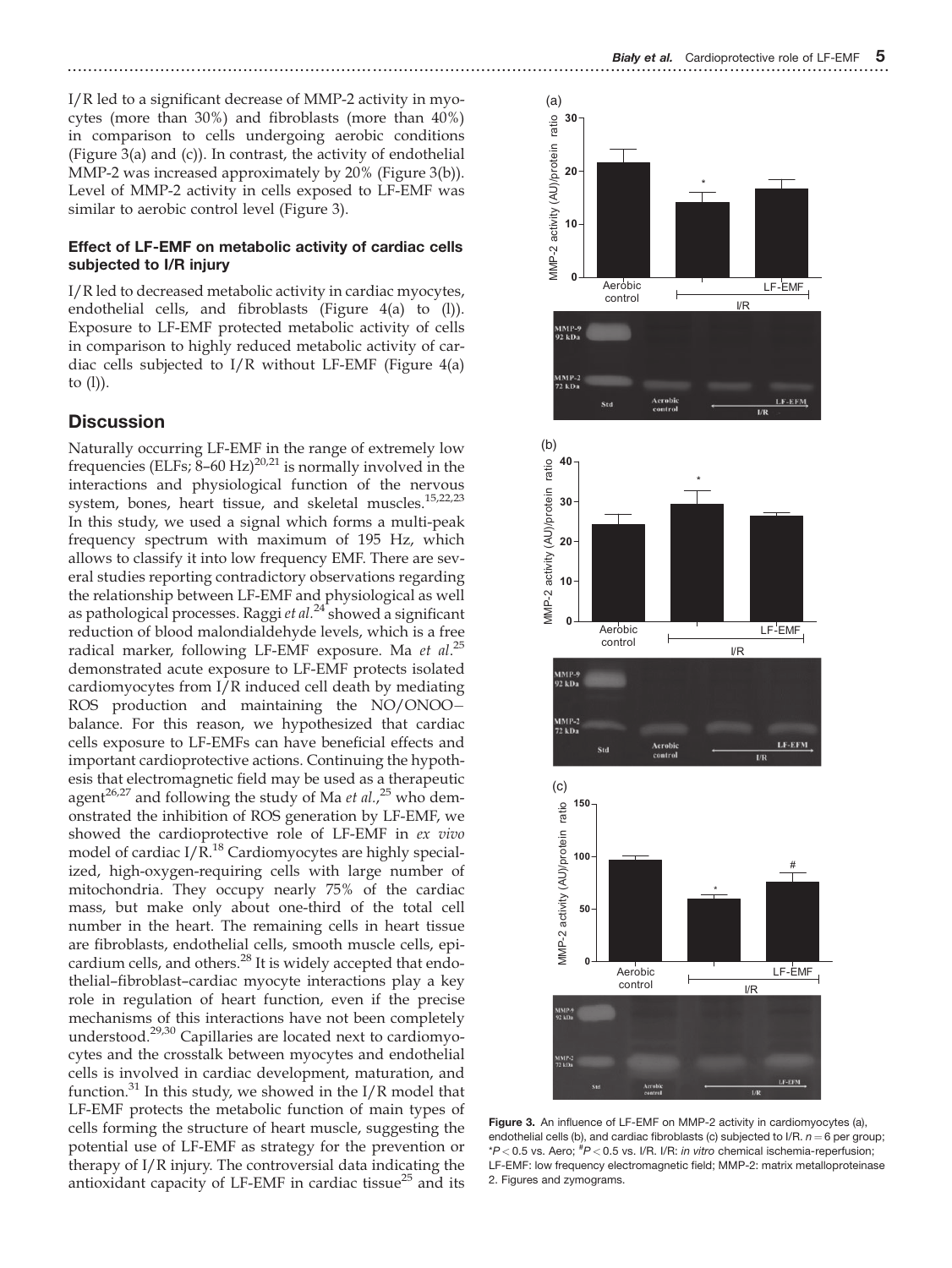

Figure 4. An influence of LF-EMF on metabolic activity of cardiomyocytes (a), endothelial cells (e), and cardiac fibroblasts (i) subjected to I/R. Panels b-d (cardiomyocytes), f-h (endothelial cells), j-l (cardiac fibroblasts) show representative images of appropriate cells group. Graph bars show the average of total fluorescence of cells in each experimet. N = 6 per group; \*p<0.5 vs Aero; #p<0.5 vs I/R. I/R: in vitro chemical ischemia-reoxygenation; LF-EMF: low frequency electromagnetic field; MMP-2: matrix metalloproteinase 2. Scale bar = 100  $\mu$ m. (A color version of this figure is available in the online journal)

reduced antioxidant activity in the nervous tissue $32$ prompted us to examine the potential protective role of LF-EMF in main types of cardiac cells separately. We examined primary lines of myocytes, endothelial cells, and fibroblast to show which cells, as the most sensitive to  $I/R$ injury, can be affected by LF-EMF.

As expected, the response to the I/R injury was different for endothelial cells, fibroblasts, and cardiomyocytes. The LDH activity (the marker of cell injury) was significantly lower in endothelial and fibroblast cells in comparison to cells perfused aerobically, likely due to an increased permeability of cell membrane and increased protein release. Moreover, LF-EMF protected only endothelial cells from I/R injury. Taking into account that LF-EMF increases antioxidant capacity of cardiomyocytes subjected to I/R injury,<sup>25</sup> and that the reduced production of oxygen radicals might decrease mitochondrial permeability, it could be suggested that LF-EMF is involved in restoration of proper function of sarcoplasmic reticulum and mitochondrion.<sup>31</sup> As a consequence, the inhibition of calcium overload and lipid peroxidation as well as inhibition of oxidative damage of DNA could have protected the cells from I/R injury. Interestingly, cardiomyocytes as cells containing a large amount of mitochondria (about 35% of cell volume) being the principal source of cellular  $ROS<sub>33</sub>$  were more resistant to I/R injury than endothelial cells and fibroblasts. This may arise from paradoxical function of mitochondria as a central upstream regulator of cellular response to hypoxia. Klimova and Chandel $34$  showed that mitochondrial ROS is essential for stabilization of hypoxia inducible transcription factors (HIFs), which allow transcriptional regulation of

genes involved in cell survival. Moreover, LF-EMF affected cardiomyocytes in a different manner than endothelial cells. It intensified cardiomyocyte injury during ischemia and reperfusion, showing the diverse influence of LF-EMF on different cell types. This observation stays in agreement with the thesis of Golbach et  $al.^{35}$  who suggested a different sensitivity of different cell types to LF-EMF. Taking into account that LF-EMF may lead to increase of intracellular calcium<sup>36</sup> and cardiomyocytes are particularly dependent from  $Ca^{2+}$  content, enhanced calcium load in myocytes together with ROS-induced dysfunction of sarcoplasmic reticulum may induce hypercontracture of myocytes and heart death. This may explain an increased cell damage of cardiomyocytes subjected to LF-EMF during I/R.

One of the well-known hypotheses about mechanisms of I/R injury of the heart is an increase in the activity of MMPs.<sup>37</sup> MMP-2 belonging to a group of gelatinases is abundantly expressed in normal cardiomyocytes and fibroblasts, $38,39$  and degrades extracellular<sup>40</sup> and intracellular matrix proteins.<sup>38</sup> Despite that function of MMP is essential for the proper function of many tissues and organs, $41$ ROS-dependent enhanced activity of MMP-2 is related with an increased degradation of contractile proteins and heart failure.<sup>38,42</sup> Testing the gelatinolytic activity of different cells types in the current study, we showed that 9 min in vitro chemical ischemia and 20 min reperfusion led to significantly decreased activity of MMP 2 in both cardiomyocytes and fibroblasts in comparison to cells maintained in aerobic conditions. In our previous study, we showed an increased activity of MMP-2 in the different model of ischemia and reperfusion.<sup>43</sup> We are aware that fibroblasts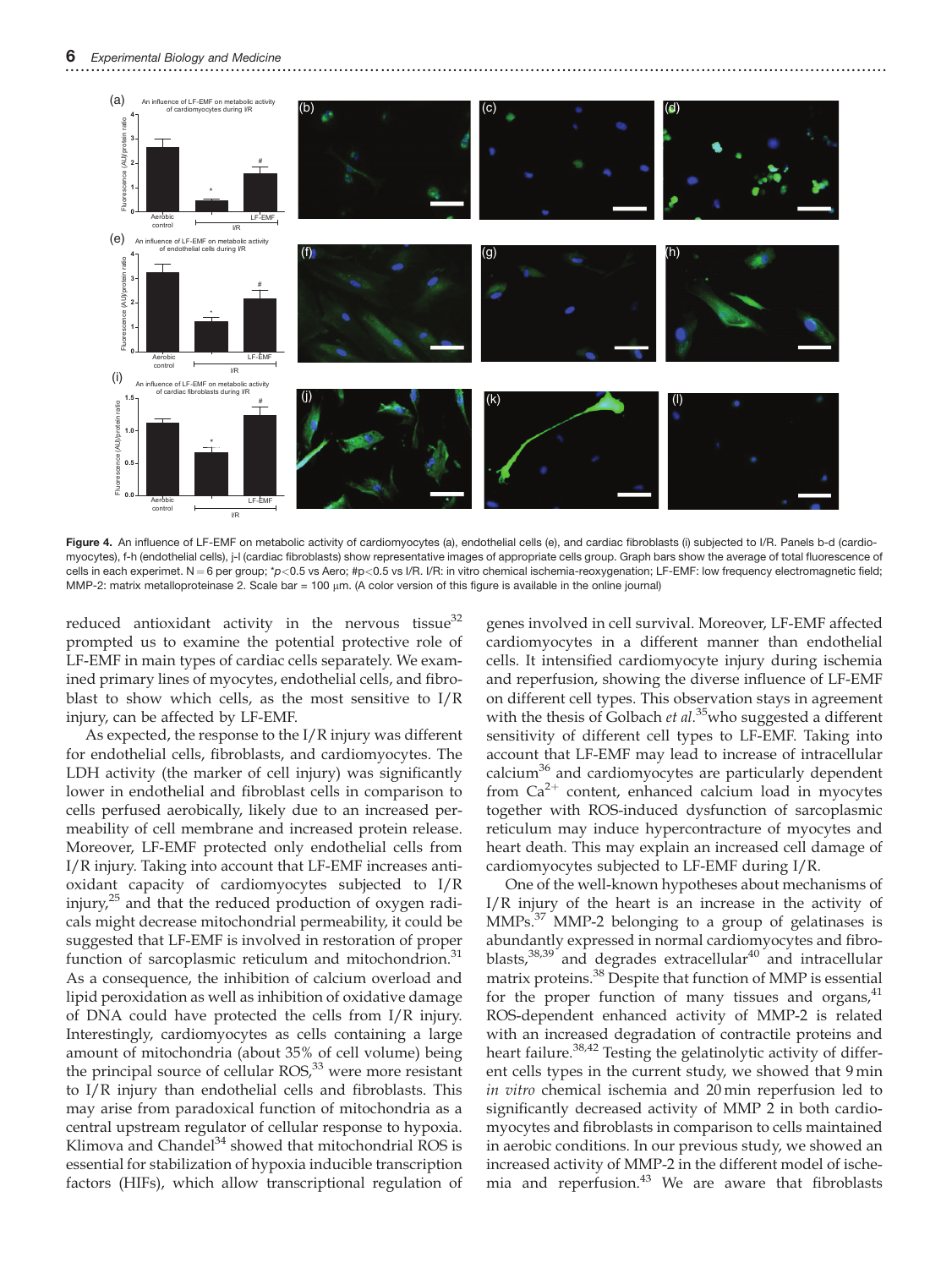account for up to two-thirds of the total cell number in the normal human heart and remodeling of heart tissue induced by I/R is accompanied by decreased number of functional myocytes, hypertrophy of surviving myocytes and consequently by proliferation and migration of cardiac myofibroblasts.44 The transformation of normal cardiac fibroblasts into the myofibroblast phenotype cells, which show an increased expression and activation of MMP, may be the main source of increased activity of MMP-2 in tested hearts. In the current study, we used the homogenous, established lines of HCM and fibroblasts isolated from human heart. Data showed that I/R decreased MMP-2 activity in these cells. This stays consistent with significantly decreased metabolic activity of myocytes and fibroblasts suggesting their inability to produce energy and consequently their metabolic insufficiency leading to death. Interestingly, endothelial cells undergoing chemical ischemia and reperfusion showed an increased activity of MMP-2 in comparison to endothelium maintained in aerobic condition. Endothelial cells play a crucial role in response to I/R due to angiogenesis. During generation of new vasculature, components of extracellular matrix surrounding the endothelium are intensively degraded. The study by Ben-Yosef et al.<sup>45</sup> showed that remodeling of extracellular matrix during post hypoxia and reoxygenation angiogenesis is a highly dynamic process depending from time of hypoxia and reoxygenation. MMP-2 activity was changing from decreased activity after 6 h of hypoxia to increased activity after 24 h of hypoxia. Our study showed that 9 min of chemical ischemia and 20 min of reperfusion led to an increased activity of MMP-2 in endothelial cells and its decreased activity in cardiomyocytes and fibroblasts suggesting a different role of MMP-2 in these cells. The variety of studies showing the distinct responses by different cell types to hypoxic conditions in recent years suggests that hypoxia/ischemia–reperfusion/ reoxygenation injury is a complex and diverse issue dependent on cells types. However, irrespective of the direction of MMP-2 activity changes in different cells types, the use of LF-EMF during stabilization I/R led to reversion of these changes to the level of aerobic control. Both MMP-2 activity and metabolic activity of cardiomyocytes, fibroblasts, and endothelial cells (except MMP-2 activity in the latter ones) were significantly increased due to LF-EMF in comparison to I/R control.

In conclusion, this study demonstrates that short courses of LF-EMF protect cells of cardiac tissue from cellular damage and preserve their metabolic activity during in vitro chemical ischemia and reperfusion. We think that LF-EMF could be good addition to a pharmacological treatment to reach better heart protection from I/R injury. Taking into account the possibility of using LF-EMF in clinical practice, further studies are required to recognize the molecular mechanisms of LF-EMF's cardioprotection.

Authors' contributions: All authors participated in the design, interpretation of the studies and analysis of the data and review of the manuscript; DB, MW, IBL, AKZ, ASW, JA conducted the experiments; IBL, MW, GS designed the experimental part of the project; MW, DB supplied critical reagents, MW, IBL, GS provided the clinical expertise; IBL, GS, AKZ analyzed the data; IBL and GS wrote the manuscript.

#### DECLARATION OF CONFLICTING INTERESTS

The author(s) declared no potential conflicts of interest with respect to the research, authorship, and/or publication of this article.

#### FUNDING

This work was supported by the Polish National Science Centre [grant number: UMO-2016/23/B/NZ3/03151]

#### REFERENCES

- 1. Ishida H, Ichimori K, Hirota Y, Fukahori M, Nakazawa H. Peroxynitrite-induced cardiac myocyte injury. Free Radic Biol Med 1996;20:343–50
- 2. Pollman MJ, Hall JL, Gibbons GH. Determinants of vascular smooth muscle cell apoptosis after balloon angioplasty injury influence of redox state and cell phenotype. Circ Res 1999;84:113–21
- 3. Byrne JA, Grieve DJ, Cave AC, Shah AM. Oxidative stress and heart failure. Arch Mal Coeur Vaiss 2003;96:214–21
- 4. Maxwell SRJ, Lip GYH. Free radicals and antioxidants in cardiovascular disease. Br J Clin Pharmacol 1997;44:307–17
- 5. Takahashi S, Barry AC, Factor SM. Collagen degradation in ischaemic rat hearts. Biochem J 1990;265:233–41
- 6. Cadete VJJ, Sawicka J, Jaswal JS, Lopaschuk GD, Schulz R, Szczesna-Cordary D, Sawicki G. Ischemia/reperfusion-induced myosin light chain 1 phosphorylation increases its degradation by matrix metalloproteinase 2. FEBS J 2012;279:2444–54
- 7. Ali MAM, Fan X, Schulz R. Cardiac sarcomeric proteins: novel intracellular targets of matrix metalloproteinase-2 in heart disease. Trends Cardiovasc Med 2011;21:112–8
- 8. Ali MAM, Chow AK, Kandasamy AD, Fan X, West LJ, Crawford BD, Simmen T, Schulz R. Mechanisms of cytosolic targeting of matrix metalloproteinase-2. J Cell Physiol 2012;227:3397–404
- 9. Spinale FG, Coker ML, Thomas CV, Walker JD, Mukherjee R, Hebbar L. Time-dependent changes in matrix metalloproteinase activity and expression during the progression of congestive heart failure: relation to ventricular and myocyte function. Circ Res 1998;82:482–95
- 10. Bendeck MP, Zempo N, Clowes AW, Galardy RE, Reidy MA. Smooth muscle cell migration and matrix metalloproteinase expression after arterial injury in the rat. Circ Res 1994;75:539–45
- 11. Cheung PY, Sawicki G, Salas E, Etches PC, Schulz R, Radomski MW. The mechanisms of platelet dysfunction during extracorporeal membrane oxygenation in critically ill neonates. Crit Care Med 2000;28:2584–90
- 12. Chevion M, Leibowitz S, Aye NN, Novogrodsky O, Singer A, Avizemer O, Bulvik B, Konijn AM, Berenshtein E. Heart protection by ischemic preconditioning: a novel pathway initiated by iron and mediated by ferritin. J Mol Cell Cardiol 2008;45:839–45
- 13. Jani M, Tordai H, Trexler M, Bányai L, Patthy L. Hydroxamate-based peptide inhibitors of matrix metalloprotease 2. Biochimie 2005;87:385–92
- 14. Löffek S, Schilling O, Franzke C-W. Series 'matrix metalloproteinases in lung health and disease': biological role of matrix metalloproteinases: a critical balance. Eur Respir J 2011;38:191–208
- 15. Funk RHW, Monsees T, Ozkucur N. Electromagnetic effects from cell biology to medicine. Prog Histochem Cytochem 2009;43:177–264
- 16. Cossarizza A, Angioni S, Petraglia F, Genazzani AR, Monti D, Capri M, Bersani F, Cadossi R, Franceschi C. Exposure to low frequency pulsed electromagnetic fields increases interleukin-1 and interleukin-6 production by human peripheral blood mononuclear cells. Exp Cell Res 1993;204:385–7
- 17. de Girolamo L, Stanco D, Galliera E, Viganò M, Colombini A, Setti S, Vianello E, Corsi Romanelli MM, Sansone V. Low frequency pulsed